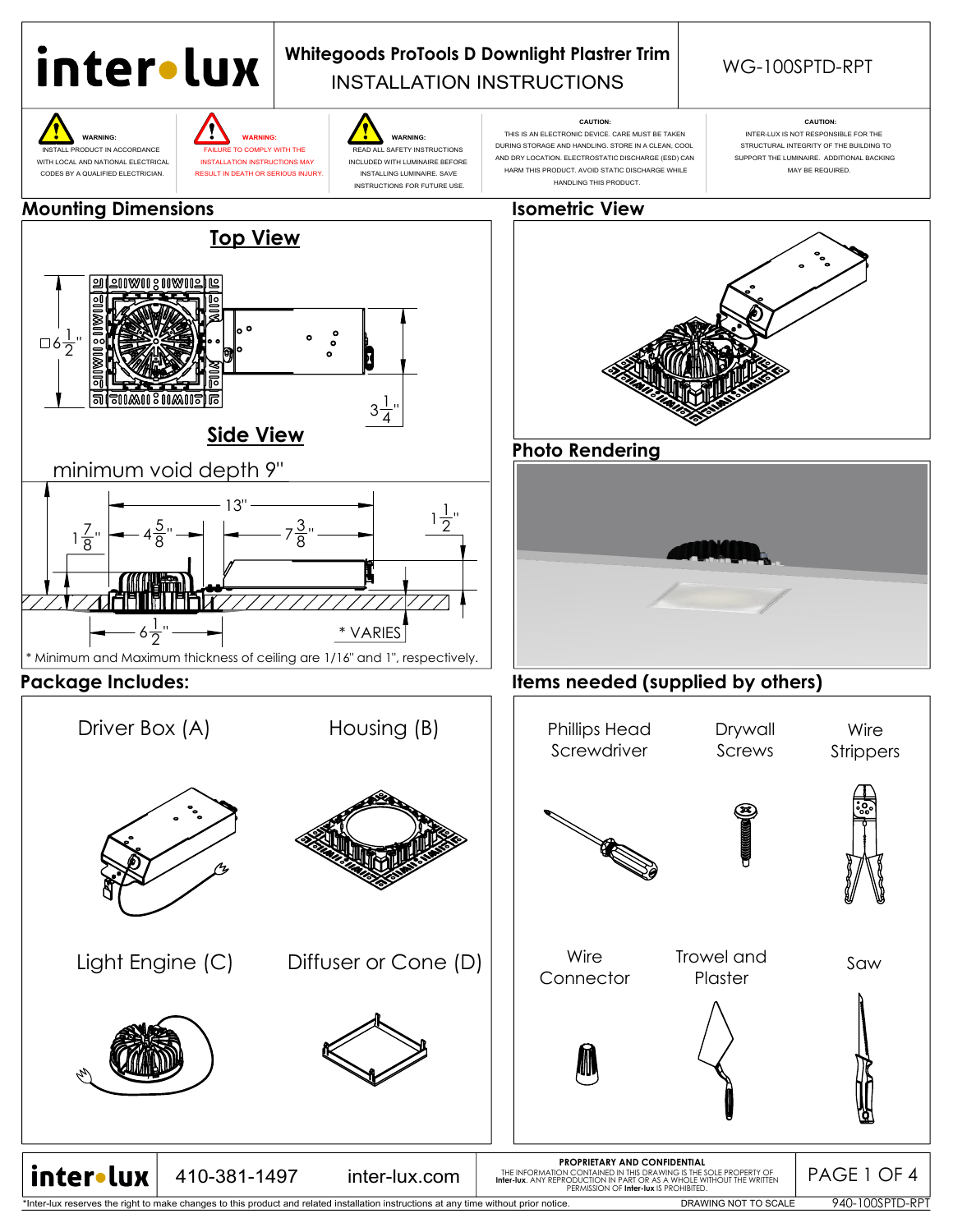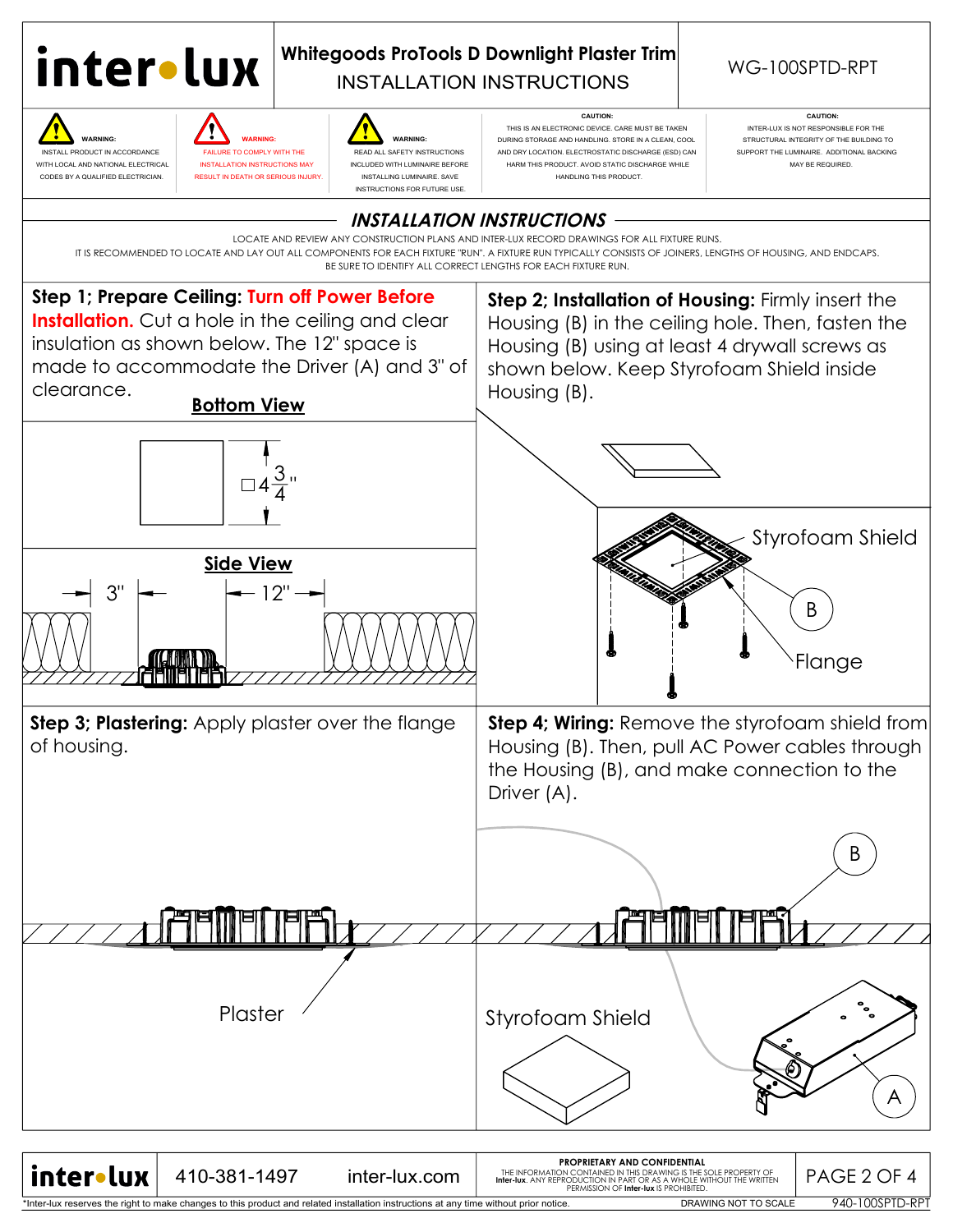

## INSTALLATION INSTRUCTIONS **Whitegoods ProTools D Downlight Plaster Trim**<br>WG-100SPTD-RPT

**<b>8** WARNING: WARNING: WARNING: WARNING: WARNING:



WITH LOCAL AND NATIONAL ELECTRICAL INSTALLATION INSTRUCTIONS MAY INCLUDED WITH LUMINAIRE BEFORE CODES BY A QUALIFIED ELECTRICIAN. RESULT IN DEATH OR SERIOUS INJURY. INSTALLING LUMINAIRE. SAVE

TALL PRODUCT IN ACCORDANCE FAILURE TO COMPLY WITH THE READ ALL SAFETY INSTRUCTIONS INSTRUCTIONS FOR FUTURE USE.

 **CAUTION: CAUTION:** THIS IS AN ELECTRONIC DEVICE. CARE MUST BE TAKEN INTER-LUX IS NOT RESPONSIBLE FOR THE DURING STORAGE AND HANDLING. STORE IN A CLEAN, COOL STRUCTURAL INTEGRITY OF THE BUILDING TO AND DRY LOCATION. ELECTROSTATIC DISCHARGE (ESD) CAN SUPPORT THE LUMINAIRE. ADDITIONAL BACKING HARM THIS PRODUCT. AVOID STATIC DISCHARGE WHILE **NARM IN A SEPARATION MAY BE REQUIRED** HANDLING THIS PRODUCT.



940-100SPTD-RPT